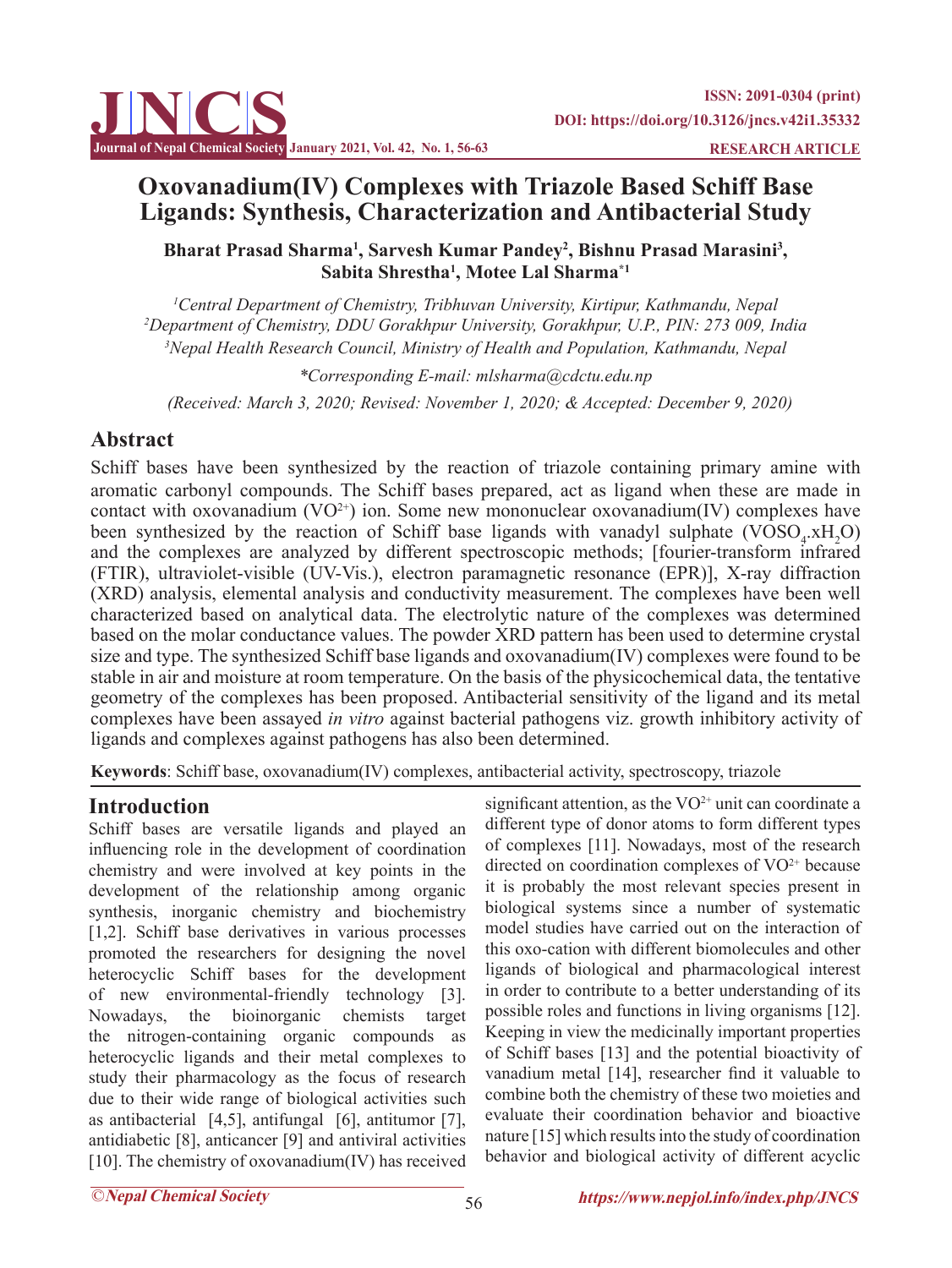and macrocyclic Schiff base ligands towards oxovanadium(IV) [16]. The present work aims the synthesis and characterization of oxovanadium(IV) derivatives with triazole based multidentate Schiff base ligands.

## **Materials and Methods**

The solvents and chemicals used during the study were of reagent grade and used without any further purification. Benzoic acid, 2-chlorobenzoic acid, 2-hydroxy benzoic acid (salicylic acid), methanol, sulfuric acid, potassium hydroxide, sodium bicarbonate, carbon disulfide, benzil, etc. were available in our research laboratory of the Central Department of Chemistry, Tribhuvan University, Kirtipur. Hydrazine hydrate, vanadium sulfate, were purchased from Avantor performance materials India limited, Maharashtra, India. All the experimental procedures were carried out at room temperature in an ordinary condition. The physical properties of the synthesized triazoles, ligands and complexes were determined during the experiments. The solubility of all the samples was tested in ethanol, ether, tetrahydro furan (THF), dimethyl sulfoxide (DMSO), acetonitrile, etc. The melting points were determined carefully using Thiel's tube. The purity of synthesized compounds was checked with TLC.

#### **Synthesis of Schiff bases**

When an aromatic carboxylic acid (*o*-chloro and *o*-hydroxy benzoic acid), allowed to refluxed with methanol at  $50^{\circ}$ C, results in the formation of ester. The hydrazide was formed when ester was allowed to refluxed with hydrazine hydrate in methanol after that the 1,3,4-triazole was formed by the reaction of hydrazide with KOH,  $CS_2$  and hydrazine hydrate in methanol. When the methanolic solution of two triazoles synthesized from two different starting aromatic carboxylic acid (*o*-chloro and *o*-hydroxy



*Figure 1: Synthetic route to Schiff bases*

benzoic acid) were allowed to be refluxed with the carbonyl compound, Benzil, it results in the formation of two different Schiff bases [5].

#### **Synthesis of oxovanadium(IV) complexes**

The methanolic solution of the vanadyl sulfate was prepared by taking  $0.01$  moles of  $VOSO_4$  salt  $(0.217 g)$ and was added to a methanolic solution of 0.1 moles of Schiff base. The reaction mixture was refluxed for 8 hours at 45<sup>o</sup>C which results into the formation of the complex [2,17]. Then, the mixture was allowed to cool at room temperature overnight and the compound was separated in the form of crystals from the clear solution of the mixture by filtration, washed with ether and dried.



*Figure 2*: Synthesis of oxovanadium(IV) complexes

Synthesized samples were analyzed using UV-Vis. electronic spectra on a double beam spectrophotometer of Labtronics Model LT-2802. The FTIR spectra of all the ligands and complexes prepared were analyzed by using Fourier Transform Infrared Spectrometer of model IR Tracer 100, Shimadzu, Japan. The  $oxovanadium(IV)$  complex,  $ML_1$ , prepared was analyzed for the phase detection using an X-ray Diffractometer with monochromatic Cu-Kα radiation  $(D_2)$  phase Diffractometer, Bruker, Germany). The sample was scanned at a 2θ angle of 2 to 80 degrees. The solution of the sample  $ML_1$  and  $ML_2$  were prepared in synthetic grade DMSO solution (manufactured in Mumbai, India) in 10-3 M concentration for the molar conductance measurement by using DELUX CONDUCTIVITY METER of model-601 and serial no. of 17051032 made in India. The solid-state X-band EPR spectrum for oxovanadium(IV) complex has been recorded at room temperature at field set 3200 G  $(= 0.32 \text{ T})$ , microwave power 5 mW and microwave frequency 9.1 GHz.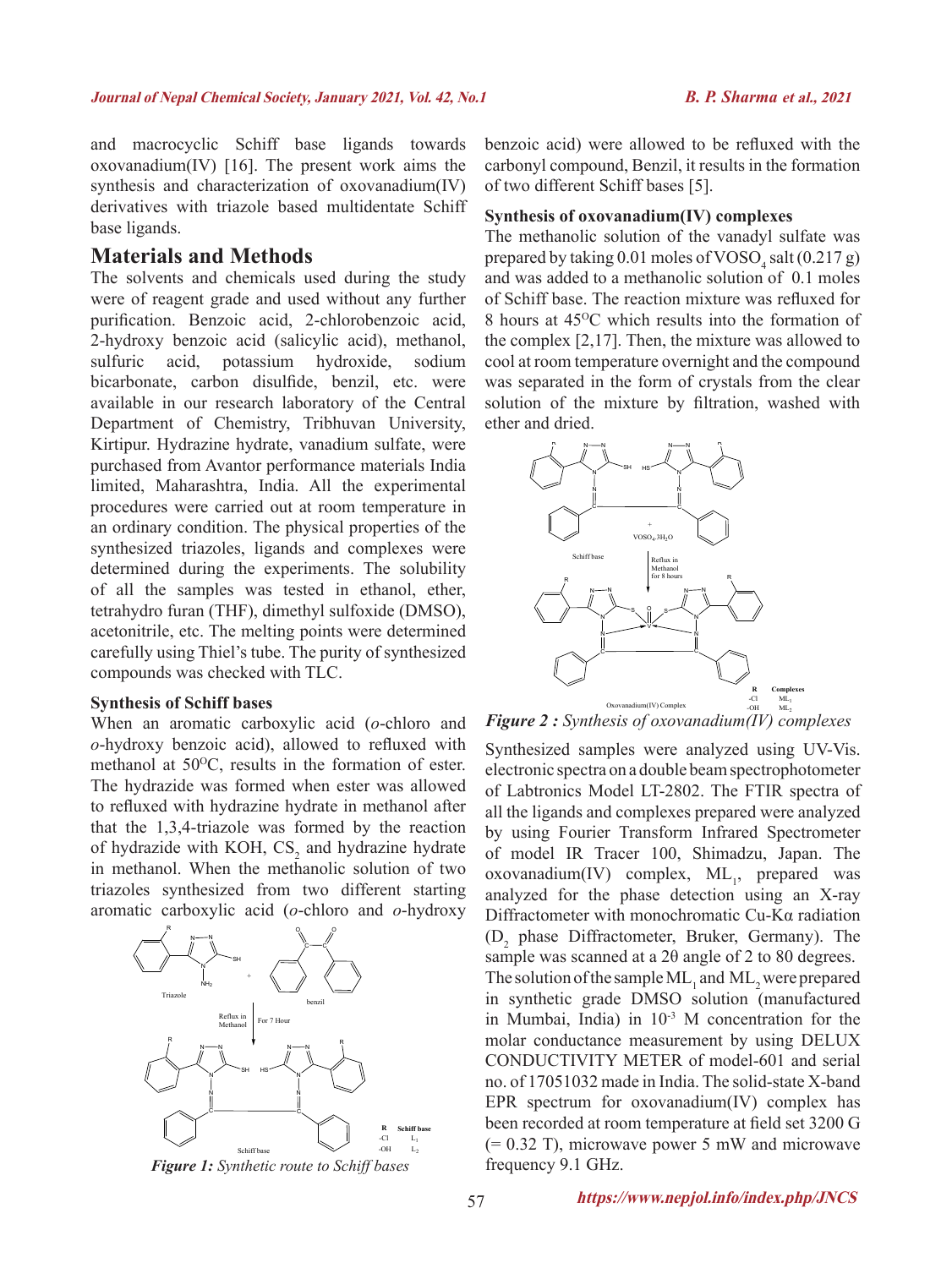### **Antibacterial activity**

The synthesized Schiff bases and their oxovanadium (IV) complexes were screened *in vitro* for their antibacterial activity against the Gramnegative, *Escherichia coli* and the Gram-positive, *Staphylococcus aureus* bacterial strains by the agar well diffusion methods [18,19].

# **Results and Discussion**

The synthesized oxovanadium(IV) complexes with Schiff bases derived from the condensation of 4-amino-3-phenyl-5-mercapto-1,2,4-triazole with benzil are colored, crystalline solids and soluble in a different solvent like DMSO, acetonitrile, dimethylformamide, etc. The specific conductance of the different sample solutions was measured at  $27 \degree C$ and the cell constant at  $1.000$  (acceptance  $1\pm10\%$ ). The molar conductance of  $ML_1$  and  $ML_2$  solutions were found to be 19.6  $\times 10^3$   $\mu$ S/M and 19.8.0 x 10<sup>3</sup> µS/M respectively. The synthesized Schiff bases and oxovanadium(IV) complexes were stable in air and moisture at room temperature. The study of elemental analyses data for all synthesized ligands and complexes are in agreement with the compositions of the desired products. The molecular formula of synthesized compound was expected from analytical data as: L,  $= C_{30}H_{20}Cl_2N_8S_2$  (mol. Wt. = 627),  $L_2 = C_{30}H_{22}N_8O_2S_2$ (mol. wt. = 590),  $ML_1 = C_{30}H_{18}Cl_2N_8OS_2V$  (mol. wt. = 692),  $ML_2 = C_{30}H_{20}N_8O_3S_2V$  (mol. wt. = 655). They are further supported by other spectral analyses also.

## **Magnetic moment and UV-Vis spectral analysis**

The magnetic moment of the oxovanadium(IV)  $complex, ML_1$  was measured and found nearly equal to 1.75 B. M. at room temperature due to the

presence of one unpaired electron which is similar to the characteristic value of oxovanadium(IV) complexes i.e.  $d^1$  species [20]. The UV-Vis. spectra of oxovanadium(IV) complexes are characterized by three d–d transitions that have been assigned using the energy level scheme proposed by Ballhausen and Gray for  $C_{4v}$  symmetry [14,21]. In the UV-Vis. spectrum of both oxovanadium(IV) complexes, the spectral band near 340-350 nm is due to N→VO charge transfer and the weak *d-d* transition is expected for square pyramidal geometry of the oxovanadium(IV) complexes i.e., the ligand to metal charge transfer (LMCT) from filled *p*-orbital of nitrogen to the vacant *d*-orbital of vanadium and *d-d* transition showed shoulder peak in complexes near 410-420 nm range [22]. And two other peaks near 200-210 nm and 250- 260 nm are due to the  $\pi \rightarrow \pi^*$  transition of azomethine and intra-ligand  $n \rightarrow \pi^*$  transition of complexes respectively which are in good agreements with the UV-Vis. spectra of oxovanadium(IV) complexes that have been synthesized and studied before [7].

### **FTIR analysis**

In the FTIR spectra, the strong absorption band at 1645-1592 cm<sup>-1</sup> is due to C=N bond stretching in Schiff bases giving the clue for condensation of one amino group of triazole during Schiff base formation but in the case of metal-Schiff base complexes, the lower value of C=N bond stretching is due to the drift of lone pair density of azomethine nitrogen towards metal ion [23,24]. The band appeared at 980-970 cm-1 in the spectra of oxovanadium(IV) complexes is the characteristic feature of these complexes which is due to the V=O stretching [25]. The band appeared near 2600 cm-1 is due to S-H stretching in Schiff bases but

| <b>Sample</b> | <b>Colors</b>            | M.pt.   | Elemental Analysis [() calculated] |        |         |        |        |         |                  |
|---------------|--------------------------|---------|------------------------------------|--------|---------|--------|--------|---------|------------------|
|               |                          | $(^0C)$ | $\%C$                              | $\%$ H | $\%N$   | $\%$ O | $\%$ V | $\%S$   | $\%$ Cl          |
| $L_{1}$       | <b>Brown</b>             | 169     | 57.40                              | 3.22   | 17.85   |        |        | 10.20   | 11.33<br>(11.3)  |
|               |                          |         | (57.42)                            | (3.21) | (17.86) |        |        | (10.22) |                  |
| $L_{2}$       | <b>Brown</b>             | 156     | 61.60                              | 3.70   | 18.88   | 5.40   |        | 10.42   |                  |
|               |                          |         | (61.00)                            | (3.75) | (18.97) | (5.42) |        | (10.86) |                  |
| $ML_1$        | Greenish<br><b>Brown</b> | 140     | 51.60                              | 2.69   | 16.27   | 2.16   | 7.38   | 9.55    | 10.35<br>(10.24) |
|               |                          |         | (52.03)                            | (2.62) | (16.18) | (2.31) | (7.36) | (9.26)  |                  |
| $ML_{2}$      | Dark green               | 138     | 54.87                              | 3.24   | 16.98   | 7.38   | 7.69   | 9.84    |                  |
|               |                          |         | (54.96)                            | (3.08) | (17.09) | (7.32) | (7.77) | (9.78)  |                  |

*Table 1: Physical properties and elemental analysis data of synthesized samples.*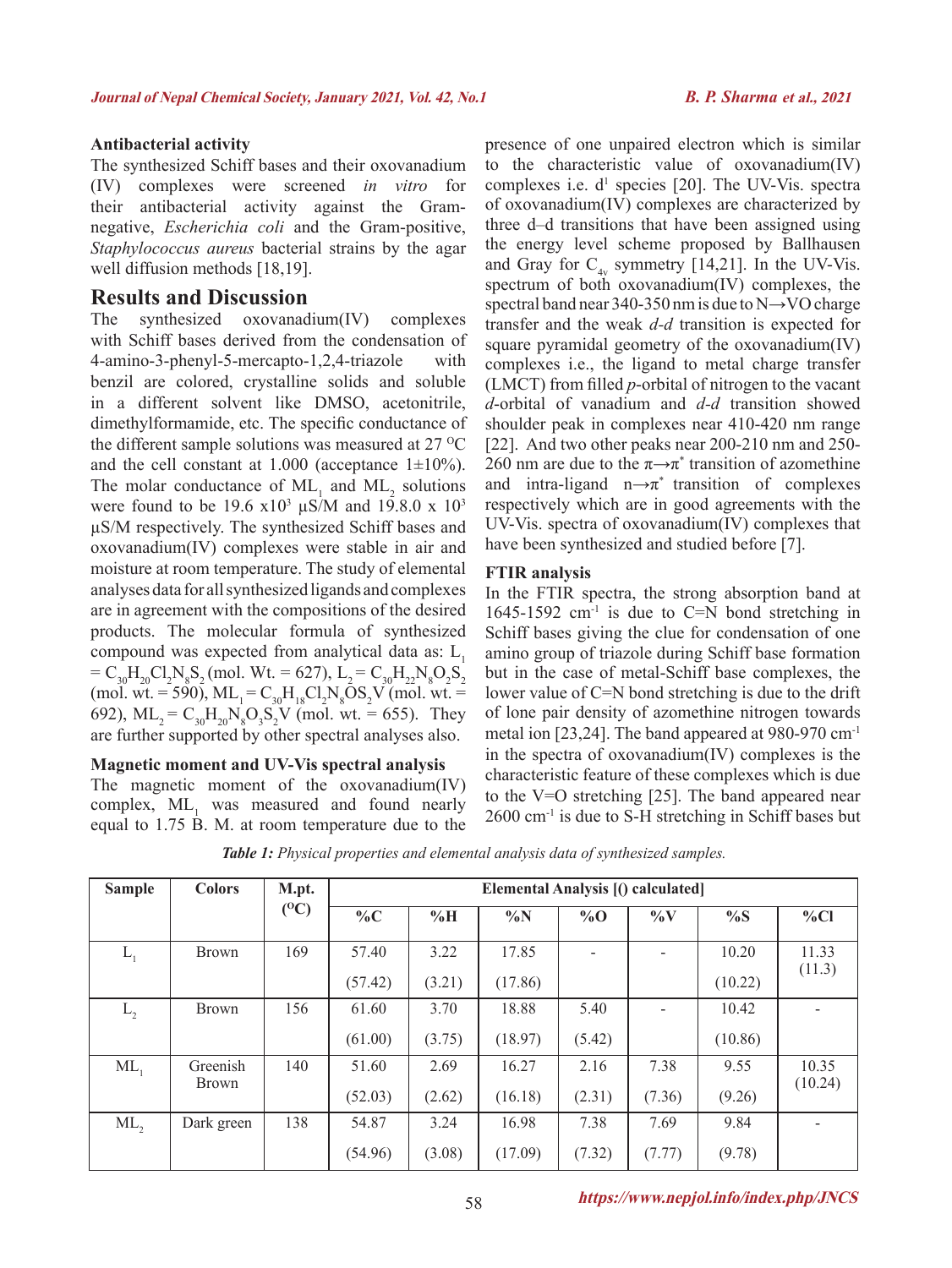#### **Journal of Nepal Chemical Society, January 2021, Vol. 42, No.1** *B. P. Sharma* **et al., 2021**



**Figure 3:** UV-Vis. spectra of oxovanadium(IV) complex,  $ML<sub>l</sub>$ .



*Figure 4: FTIR spectra of (a) ligand, L<sub>1</sub> and (b) complex, ML<sub>1</sub>* 

not appeared in complexes provides the evidence for the formation of a bond between metal and S-atom of thiol group [5].



 $1624$ 

 $1200$ 

 $\overline{70}$ 

1700

 $102$ 

 $100$ 

 $\alpha$ 

 $\overline{9}$ 

 $94$ 

 $^{92}$ 

٩ñ  $88$ 

 $\overline{3}$ 

Transmmitance (%)

 $0-H$ 

 $\frac{1}{3550}$ 

 $3200$ 

3700



 $2200$ 

2652  $\frac{1}{3055}$ 

270

*Figure 5: FTIR spectra of (a) ligand,*  $L_2$  *and (b) complex, ML***<sub>2</sub>** 



*Figure 6: XRD spectra of an oxovanadium(IV) Complex*

In this study, both the ligand  $L_1$  and  $L_2$  are coordinated tetradentately through two thiol-S atoms and two azomethine-N atoms. The ligands and complexes with the most diagnostic and significant IR peaks

*Table 2: Diagnostic IR frequencies (cm<sup>-1</sup>) of ligands (L<sub>1</sub> and L<sub>2</sub>) and their metal complexes (ML<sub>1</sub> and ML<sub>2</sub>)* 

| <b>Samples</b> | $v(C=N)$<br>triazole<br>ring | $v(C=N)$<br><b>Azomethine</b> | $v(V=O)$ | $v(V-S)$ | $v(V-N)$ | $v(Ar-H)$ | $v(Ar-$<br>$\mathbf{Cl}$ | $v(Ar-$<br>$O-H$ ) |
|----------------|------------------------------|-------------------------------|----------|----------|----------|-----------|--------------------------|--------------------|
|                | 1535                         | 1622                          |          |          |          | 3050      | 790                      |                    |
|                | 1537                         | 1624                          |          |          |          | 3055      |                          | 3550               |
| ML,            | 1531                         | 1597                          | 970      | 386      | 418      | 3057      | 785                      |                    |
| ML             | 1535                         | 1592                          | 978      | 388      | 430      | 3053      |                          | 3550               |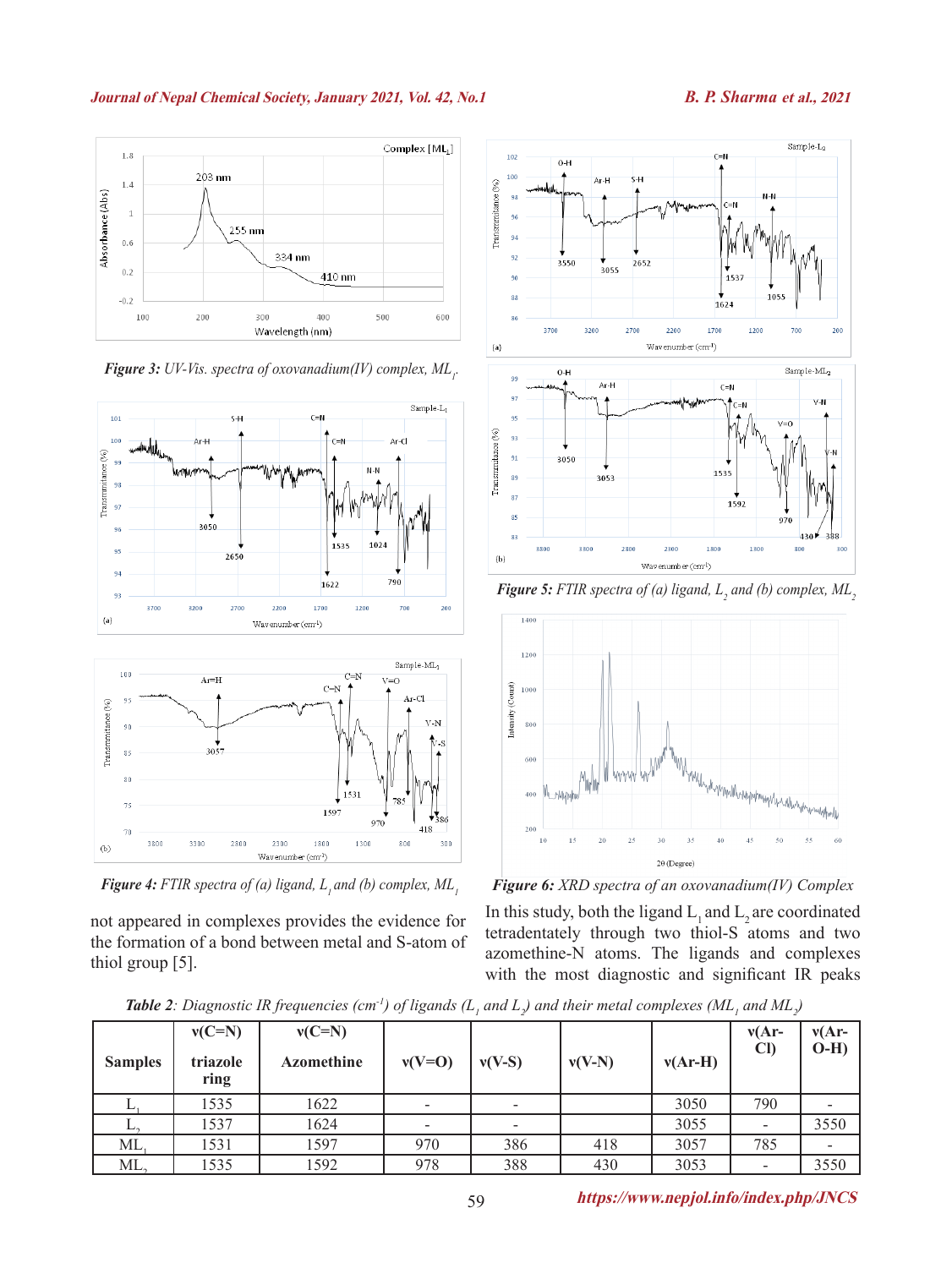for different groups and bonds are presented in the following Table 2 and their spectra are presented in Figures 4 and 5.

#### **X-ray diffraction spectra**

The most intense peaks appear at the 2θ value of 20.10 and 21.60 have full width at half maximum at 0.502 and 0.514 .respectively. The exact width of the peaks was calculated by fitting the data points with Lorentzian profile (with background fitted with a Gaussian profile). The average grain size (D) was calculated on the basis of Scherrer's equation

$$
D = \frac{K\lambda}{\beta\cos\theta}
$$

where D is the mean size of crystallites (nm),  $\lambda$  is the X-ray wavelength, β is the full width at half maximum (FWHM) in radians of the X-ray diffraction peak and θ is the Bragg's angle (deg.). The average crystalline size is around 17.174 nm. This tells that average size is in nano scale range. In the calculation value of constant K was chosen to be 0.94 is constant [27].

### **EPR spectra**

EPR spectroscopy is a useful technique and gives an idea about stereochemistry, type of ligand and degree of covalency of oxovanadium(IV) complexes. The EPR spectra of the complex  $ML_1$  was measured with microwave frequency 9.1 GHz at liquid nitrogen temperature and the microwave frequency was calibrated against a powder DPPH sample (g=2.0036). The EPR spectra of the synthesized sample,  $ML_1$  is given in *Figure 7*. The spectra show a single line at  $g = 1.97$ . In the EPR spectra of ML<sub>1</sub> complex, the g-value was found typical of the spectra displaced by square-pyramidal oxovanadium(IV) complexes with an unpaired electron in an orbital of mostly  $d_{xy}$ character [27]. The hyperfine splitting is not clearly seen in the spectra may be due to the fact that there is not so strong interaction of electron spins and nuclear spin of the vanadium metal [2]. The g value



*Figure 7 : EPR spectra of oxovanadium(IV) complex, ML*<sub>1</sub>

determined from the spectra is 1.98. The g-value can be determined from EPR spectra as:

 $g = h \nu / \beta B$ 

where h is constant known as the plank's constant,  $β$  is also constant known as the Bohr magneton,  $ν$  is the frequency of microwave used in Hz and B is the magnetic field strength in Tesla.

#### **Antibacterial study (***in vitro***)**

The synthesized Schiff bases  $(L_1$  and  $L_2$ ) and their oxovanadium(IV) complexes  $(ML_1$  and  $ML_2)$  were screened for *in vitro* antibacterial activity against one Gram-negative, *E. coli* and one Gram-positive, *S. aureus* bacterial strains by the agar well diffusion method (concentration 4 mg/mL) [28].

The results obtained were compared with that of the standard drug neomycin as a positive control (PC) and solvent, DMSO as a negative control (NC) and are reported in *Table 3*.

Many *in vitro* antibacterial studies show that Schiff base ligands and oxovanadium(IV) complexes possess varying degrees of inhibitory effects [29,30]. The



*Figure 8 : Antibacterial activity of the ligands and their oxovanadium(IV) complexes against E. coli*



*Figure 9 : Antibacterial activity of the ligands and their oxovanadium(IV) complexes against S. aureus*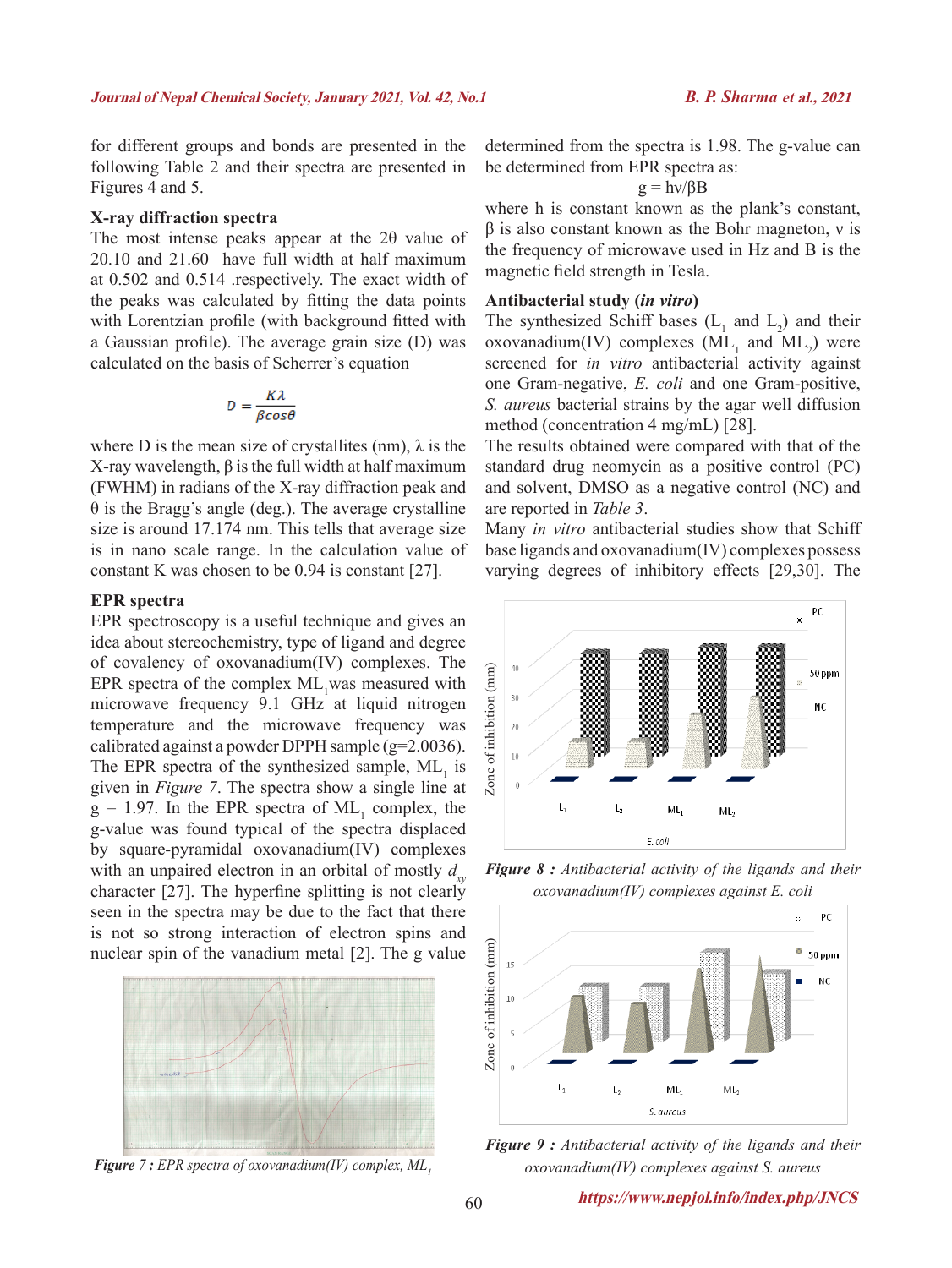| <b>Samples</b>                       | E. coli (ZOI, mm) |  |        | S. aureus (ZOI, mm) |  |        |  |
|--------------------------------------|-------------------|--|--------|---------------------|--|--------|--|
|                                      | PC*               |  | 50 ppm | $PC^*$              |  | 50 ppm |  |
|                                      |                   |  |        |                     |  |        |  |
|                                      | 35                |  |        | 13                  |  |        |  |
| ML,                                  |                   |  |        | 20                  |  |        |  |
| ML                                   |                   |  |        |                     |  |        |  |
| $P*PC = Positive Control = Neomycin$ |                   |  |        |                     |  |        |  |

*Table 3. Antibacterial activity of synthesized ligands and their oxovanadium(IV) complexes with the zone of inhibition.*

\*\*NC = Negative control = DMSO only.

antibacterial results of oxovanadium(IV) complexes with ligands containing chloro- and nitro- substituents show a significant inhibitory effect, therefore we have designed the synthesis of Schiff bases with chlorosubstituent [19].



*Figure 10: In vitro antibacterial screening of synthesized Schiff bases and oxovanadium complexes (Zone of Inhibition)*

Here, the activity of the synthesized compounds was found to be more against *S. aureus* because the significant inhibition was displayed by all Schiff bases and oxovanadium(IV) complexes against all strains of Gram-positive bacteria. Generally, it was observed that the Gram-negative bacteria were resistant to all the synthesized compounds because the extra outer layer on the cell wall of the Gram-negative bacteria acts as a barrier and needs high penetration of the compounds to reach the cell [5,15]. The bacterial cell may also change the structure of its cell membrane and prevent the compound from entering the cell [23].

# **Conclusions**

Two new Schiff base ligands have been synthesized by the condensation of the carbonyl compound,

benzil and synthesizing two triazoles; 4-amino-3-  $(2$ -chlorophenyl)-5-mercapto-1,2,4-triazole<br>and  $4$ -amino-3- $(2)$ -hydroxyphenyl)-5- $(T_{\cdot})$ 4-amino-3-(2-hydroxyphenyl)-5-mercapto-1,2,4-triazole  $(T_2)$  from 2-chlorobenzoic acid and 2-hydroxybenzoic acid respectively as starting materials. The respective new oxovanadium(IV) complexes have been prepared from the reaction of these two Schiff bases with  $VOSO<sub>4</sub>$ .3H<sub>2</sub>O. The properties of the synthesized compounds were analyzed by elemental analysis, UV-Vis. spectroscopy, FTIR spectroscopy, EPR spectroscopy, XRD analysis and conductivity analysis. The characteristic bands appear in the IR and UV-Vis. spectra suggest the formation of macrocyclic Schiff base ligands and their coordination complex with vanadyl ion. Schiff bases act as dibasic, tetradentate chelating agents and coordination takes place through azomethine nitrogen and thiol sulfur via deprotonation. The XRD analysis provides information about the solid-state crystalline structure of the complexes and the most possible geometry and structure of the complexes have been established with the help of spectral studies. The square pyramidal geometry of synthesized complexes which is based on the different experimental data has been tentatively proposed.

The antibacterial properties of all the compounds were evaluated which suggested that the ligands and their metal complexes show good antibacterial activities against both Gram-positive and Gramnegative bacterial strain.

# **Acknowledgments**

The authors acknowledge the facilities rendered by the Central Department of Chemistry, Tribhuvan University for necessary laboratory facilities, Nepal Academy of Science and Technology (NAST), Amrit Science College, Kathmandu, Central Drug Research Institute (CDRI), Lucknow, India and Indian Institute of Technology Bombay, Mumbai, India for various analysis and Med-Micro Research Laboratory, Kathmandu for biological studies.

# **References**

- 1. Z. H. Chohan and S. H. Sumrra, Synthesis, characterization and biological properties of thienyl derived triazole Schiff bases and their oxovanadium(IV) complexes, *Journal of Enzyme Inhibition and Medicinal Chemistry*, 2012, **27**(2), 187–193. (DOI: 10.3109/14756366.2011.582686).
- 2. M. K. Sahani, S. K. Pandey, O. P. Pandey and S. K. Sengupta, A series of novel oxovanadium(IV) complexes: Synthesis, spectral characterization and antimicrobial study, *Journal of Molecular*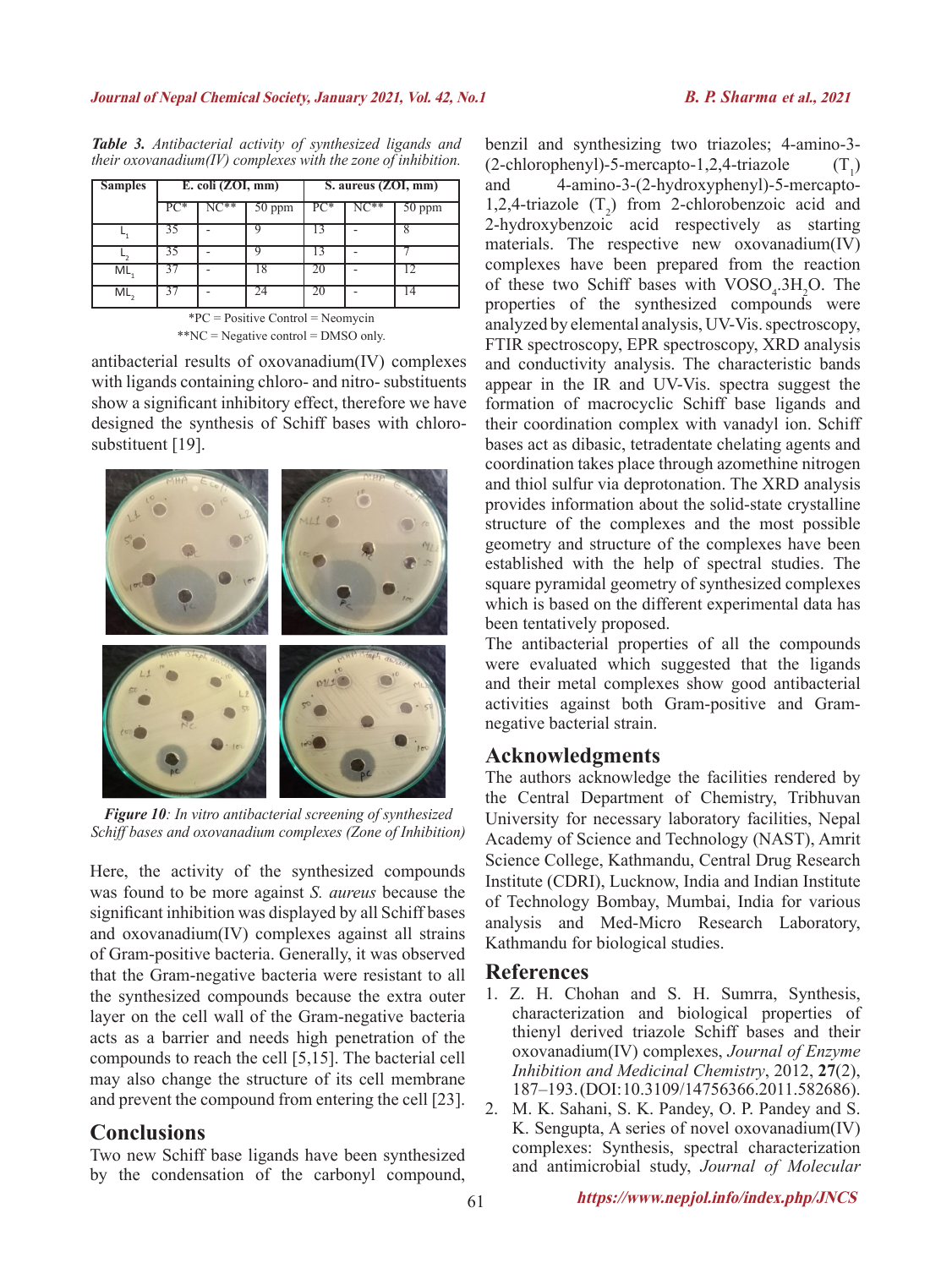*Structure*, 2014, **1074**, 401–407. (DOI: 10.1016/j. molstruc.2014.06.015).

- 3. A. Bhattacharya, V. C. Purohit and F. Rinaldi, Environmentally friendly solvent-free processes: novel dual catalyst system in Henry reaction, *Organic Process Research & Development*, 2003, **7**(3), 254–258. (DOI: 10.1021/op020222c).
- 4. C. M. da Silva, D. L. da Silva, L. V. Modolo, R. B. Alves, M. A. de Resende, C. V. B. Martins and Â. de Fátima, Schiff bases: A short review of their antimicrobial activities, *Journal of Advanced Research*, 2011, **2**(1), 1–8. (DOI: 10.1016/j. jare.2010.05.004).
- 5. Z. H. Chohan and S. H. Sumrra, Synthesis, characterization and biological studies of oxovanadium(IV) complexes with triazolederived Schiff bases, *Applied Organometallic Chemistry*, 2009, **24**, 122–130. (DOI: 10.1002/ aoc.1590).
- 6. S. Y. Ebrahimipour, I. Sheikhshoaie, A. C. Kautz, M. Ameri, H. Pasban-Aliabadi, H. Amiri Rudbari, G. Bruno and C. Janiak, Mono- and dioxido-vanadium(V) complexes of a tridentate ONO Schiff base ligand: Synthesis, spectral characterization, X-ray crystal structure and anticancer activity, *Polyhedron*, 2015, **93**, 99– 105. (DOI: 10.1016/j.poly.2015.03.037).
- 7. M. K. Sahani, U. Yadava, O. P. Pandey and S. K. Sengupta, Synthesis, spectral characterization and antimicrobial studies of nano-sized oxovanadium(IV) complexes with Schiff bases derived from 5-(phenyl/substituted phenyl)-2 hydrazino-1,3,4-thiadiazole and indoline-2,3 dione, *Spectrochimica Acta. Part A, Molecular and Biomolecular Spectroscopy*, 2014, **125**, 189– 194. (DOI: 10.1016/j.saa.2014.01.041).
- 8. J. Pelletier, N. Domingues, M. M. C. A. Castro and C. G. Östenson, In vitro effects of bis(1,2-dimethyl-3-hydroxy-4-pyridinonato)oxidovanadium(IV), or VO(dmpp)2, on insulin secretion in pancreatic islets of type 2 diabetic Goto-Kakizaki rats, *Journal of Inorganic Biochemistry*, 2016, **154**, 29–34. (DOI: 10.1016/j.jinorgbio.2015.11.004).
- 9. M. Selvaganapathy and N. Raman, Pharmacological activity of a few transition metal complexes: A short review, *Journal of Chemical Biology & Therapeutics*, 2016, **1**(2), 1–17. (DOI: 10.4172/2572-0406.1000108).
- 10. S. R. Welch, F. E. M. Scholte, M. Flint, P. Chatterjee, S. T. Nichol, É. Bergeron and C. F. Spiropoulou, Identification of 2′-deoxy-2′ fluorocytidine as a potent inhibitor of Crimean-Congo hemorrhagic fever virus replication using a recombinant fluorescent reporter virus, *Antiviral*

*Research*, 2017, **147**, 91–99. (DOI: 10.1016/j. antiviral.2017.10.008).

- 11. M. Amiri, D. Ajloo, M. Fazli, A. Mokhtarieh, G. Grivani and A. A. Saboury, Spectroscopic, electrochemical, docking and molecular dynamics studies on the interaction of three oxovanadium (IV) Schiff base complexes with bovine serum albumin and their cytotoxicity against cancer, *Journal of Biomolecular Structure and Dynamics*, 2018, **36**(14), 3753–3772. (DOI: 10.1080/07391102.2017.1400467).
- 12. A. M. Sarhan, S. A. Elsayed, M. M. Mashaly and A. M. El-Hendawy, Oxovanadium(IV) and ruthenium(II) carbonyl complexes of ONS-donor ligands derived from dehydroacetic acid and dithiocarbazate: Synthesis, characterization, antioxidant activity, DNA binding and *in vitro* cytotoxicity: Biological applications of V(IV) and Ru(II) carbonyl complexes, *Applied Organometallic Chemistry*, 2019, **33**(2), e4655. (DOI: 10.1002/aoc.4655).
- 13. A. Kajal, S. Bala, S. Kamboj, N. Sharma and V. Saini, Schiff Bases: A Versatile Pharmacophore, *Journal of Catalysts*, 2013, **2013**, 1–14. (DOI: 10.1155/2013/893512).
- 14. P. Ghorbani, B. Ali, M. Homayouni-Tabrizi and P. Yaghmaei, Oxovanadium(IV) complexes of the pyridoxal Schiff bases: Synthesis, experimental and theoretical characterizations, QTAIM analysis and antioxidant activity, *Journal of the Serbian Chemical Society*, 2020, **85**(1), 37–51. (DOI: 10.2298/JSC190129055G).
- 15. S. H. Sumrra and Z. H. Chohan, Antibacterial and antifungal oxovanadium(IV) complexes of triazole-derived Schiff bases, *Medicinal Chemistry Research*, 2013, **22**(8), 3934–3942. (DOI: 10.1007/s00044-012-0388-0).
- 16. E. Bagdatli, E. Altuntas and U. Sayin, Synthesis and structural characterization of new oxovanadium(IV) complexes derived from azo-5 pyrazolone with prospective medical importance, *Journal of Molecular Structure*, 2017, **1127**, 653– 661. (DOI: 10.1016/j.molstruc.2016.08.026).
- 17. X.-Q. Luo, Q.-R. Liu, Y.-J. Han and L.-W. Xue, Vanadium complexes derived from fluorosubstituted Schiff bases: Synthesis, crystal structures and antimicrobial activity, *Inorganic and Nano-Metal Chemistry*, 2020, **50**(9), 1–6. (DOI: 10.1080/24701556.2020.1726387).
- 18. B. P. Marasini, P. Baral, P. Aryal, K. R. Ghimire, S. Neupane, N. Dahal, A. Singh, L. Ghimire and K. Shrestha, Evaluation of antibacterial activity of some traditionally used medicinal plants against human pathogenic bacteria, *BioMed*